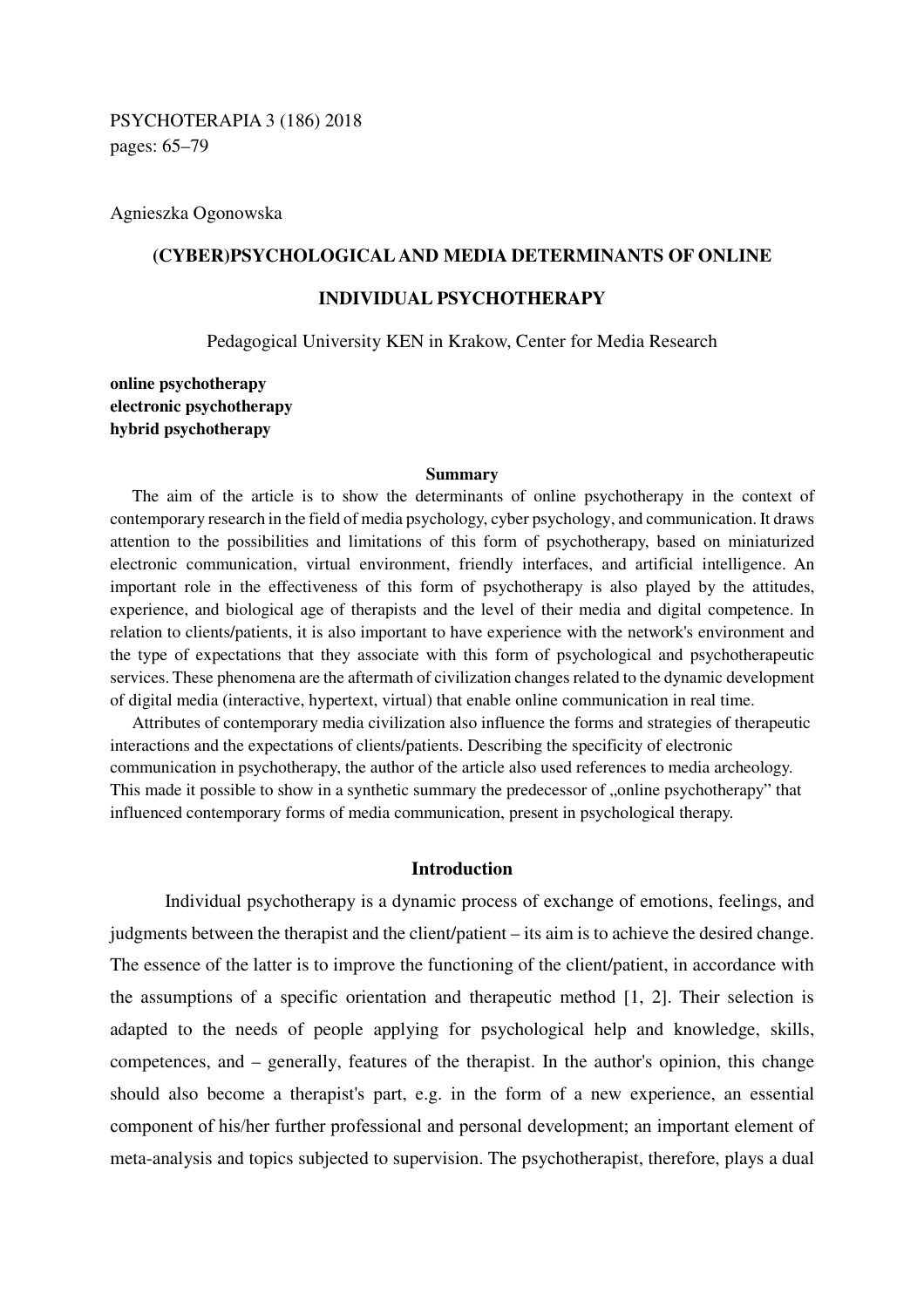role in this process, as a "catalyst" and "accoucheur of changes" in another human being, and as someone who makes such a change the object of his/her own experience.

In the new civilization context, the psychotherapist also has to perform a careful observation of contemporary cultural trends. These are expressed in the behavior and expectations of patients/clients. In many cases – in response to these trends – it becomes necessary for the therapist to develop new competences: communication, media and digital, in order to meet these needs. New skills related to digital media and online electronic communication have an influence on their professional work and its effectiveness. It is also important to reflect to what extent and scope new technologies can be used within specific therapeutic orientations. The psychotherapist must also be honest with himself/herself, refer to his/her attitudes towards the possibility of using new media in their professional practice. If he/she has a skeptical attitude towards them, this will surely translate into the quality of their professional work with the use of new technologies.

It should also be emphasized that a psychotherapist who has developed a specific repertoire of procedures and therapeutic methods in the offline space must re-develop and improve his/her technique to adapt mentally, technically and substantively to the specifics of the new online reality. As a British research on the attitude of psychotherapists towards online psychotherapy showed, among decisive determinants are the biological age of the respondents (the younger, the more positive their attitude) and the general attitude towards new media (the more positive, the more ready to apply them in their own professional work) [3].

The dynamics of psychotherapy as a process stems from a series of micro-events present in interpersonal contact, which is conditioned by the time-space context (time and place of a single session, time and place of psychotherapy). The temporal-spatial dimension of this process is important because it places the patient/client physically and mentally in a new social reality (e.g. a hospital, a private office) serving the healing process. These institutional conditions also allow creating the necessary distance to the context of everyday life, both for the patient and the therapist. Both sides of interaction enter the context assigned to their roles: "healed" and "healing". Moreover, as research shows, using the network in the home space, we are more susceptible to environmental distractors, including performing many activities at the same time (media, intermedia, inter-environmental multitasking), also within cyber-reality and online communication [4]. This, in turn, is not conducive to concentration on the task, communication, self-reflection, or mindfulness [5, pp. 90-91].

Patients/clients using new media, also for non-therapeutic purposes, may have unrealistic expectations towards the therapist. This is due to the network attribute of being able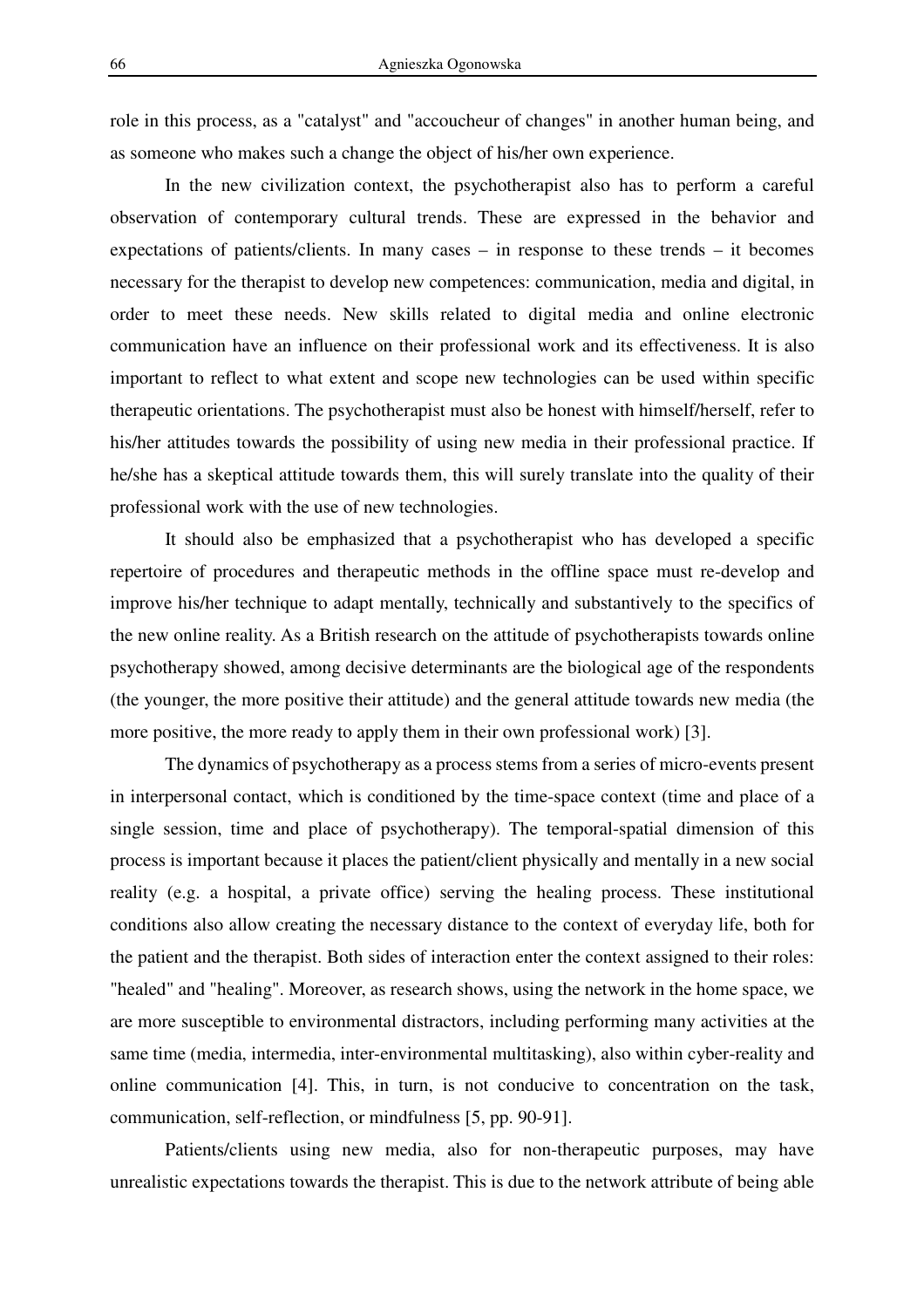to communicate online in real time 24 hours a day. Lack of response from a specialist to an einitiated contact may be interpreted as lack of good will or commitment. In this context, there is an expectation towards the therapist that he/she will be flexible and available in the network "on demand" (by analogy to other on-demand services), even if the previous arrangements (e.g. from the therapeutic contract) precisely regulate this matter [6, 7]. According to Suler, this problem concerns especially patients who have problems with separation anxiety, exhibit the characteristics of a dependent personality, or show borderline personality disorders [8, p. 388].

 Non-specific features of most therapies include direct interaction based on the "here and now" contact. It uses linguistic and non-verbal communication to manifest three basic elements of attitude: authenticity, acceptance, and empathy. Direct communication, which takes place with the participation of both parties, in a physically and socially specific institutional space, is an important factor influencing the building of a therapeutic alliance, the quality of relationships, and ultimately the success of psychotherapy.

 As shown in 2006 by the study of Slater et al. on the influence of communication media on social behavior, whether we use only text or use images and sounds and the face of an avatar in the virtual version of the classic Milgram experiment, translates into the level of empathy for a person playing the role of the student and – as a result, also on the readiness of "teachers" to punish. This experiment clearly shows that the type of communication and the media used in it have a significant impact on the actions of real people [9, p. 115].

### **Online psychotherapy: an overview of selected subject literature**

The emergence of new interactive media in the 1990s and their dissemination enables communication (textual or audiovisual) in real time (e.g. using Skype, GG) or with deferred feedback (e.g. e-mail). The tendency to apply mediated communication is also observed in relation to various psychological or psychotherapeutic services. However, there are questions about whether the change of the environment, form, channel of communication significantly affects the quality and efficiency of this process or the attitudes and level of commitment of both parties. Is online psychotherapy a specific type of psychotherapy or does it only meet the conditions of consultation, psychological counseling about educational, therapeutic and intervention values? How to investigate the effectiveness of these activities and issues of professional secrecy? What features/dispositions, social competences, language and communication skills and media (digital) should both sides of this process have to participate effectively in it and achieve positive results?

As noted by J.R. Suler, the subject literature presents conceptualizations of online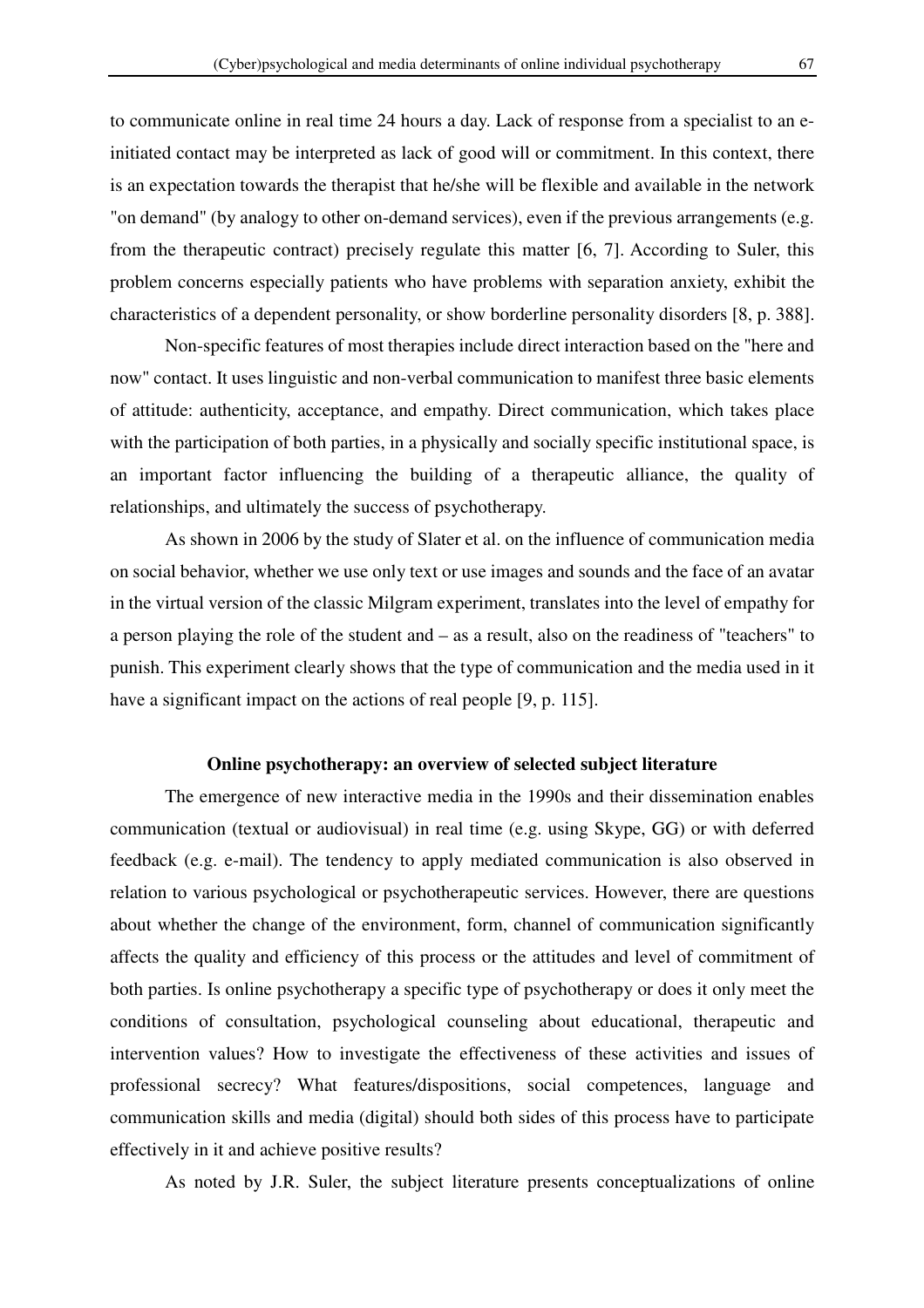psychotherapy showing its similarities to traditional psychotherapy. However, they raise many doubts, because – in practice, is a chat room actually the equivalent of a specialized psychological office in the scale of 1: 1? [8, p. 381]. Is cyberrealm really a "place" in which you can make an "adaptation" of traditional psychotherapeutic methods? These issues are subject to the reflection of the British clinical psychologist and cybepsychologist.

It is worth referring to some of these doubts. Certainly, online psychotherapy functions as a separate form of new-medial electronic communication (CMC – computer-mediated communication) or – as an element of psychotherapeutic activities – as part of blended therapies, hybrid therapies. In the latter case, both parties have experience in online and offline therapy, and can – if possible – use them, continuing therapy at its individual stages. Mixed therapy is usually proposed when the patient/client has a problem with getting to the therapist's office (e.g. he/she is temporarily away from the place of residence or suffers from health problems that make it impossible).

When psychological help is provided only in an online form, it automatically deprives both sides of the possibility of using many important non-verbal messages related to both the specific behavior and the physical environment in which it takes place [10]. It is also very difficult to determine to what extent a certain level of digital competence affects the quality of therapeutic contact. When this level is insufficient, the patient/client may experience frustration resulting from the lack of specific media skills, which in turn translates into their attitude towards the psychotherapist, the psychotherapy, and the motivation to continue it.

Virtual reality also creates very concrete barriers to the constitution of a therapeutic alliance, based on the "first impression", trust, empathic relationship. Media brokering disrupts this traditional relationship, even when we use technologies of the highest technical quality, enabling online audio-visual communication in real time. Studies of media psychologists and technology determinists show that technology is not only a neutral intermediary in communication; they also undermine the naive idea of their "transparent" character. Friendly interfaces trigger specific postures, emotions, and feelings in users. Hence the phenomenon of personification, animation of particular technologies, which are conceptualized just like living organisms, despite the knowledge, declarations, and judgments – on a rational level, that they do not belong to them [11].

Thus, the issue of the persuasiveness of the media as a tool of social communication arises. This issue in relation to medical, psychotherapeutic, and psychological services is currently the subject of interest of the team of B. J. Fogg, who as part of the Stanford Technology Laboratory (Stanford Persuasive Technology Lab) conducts research on the so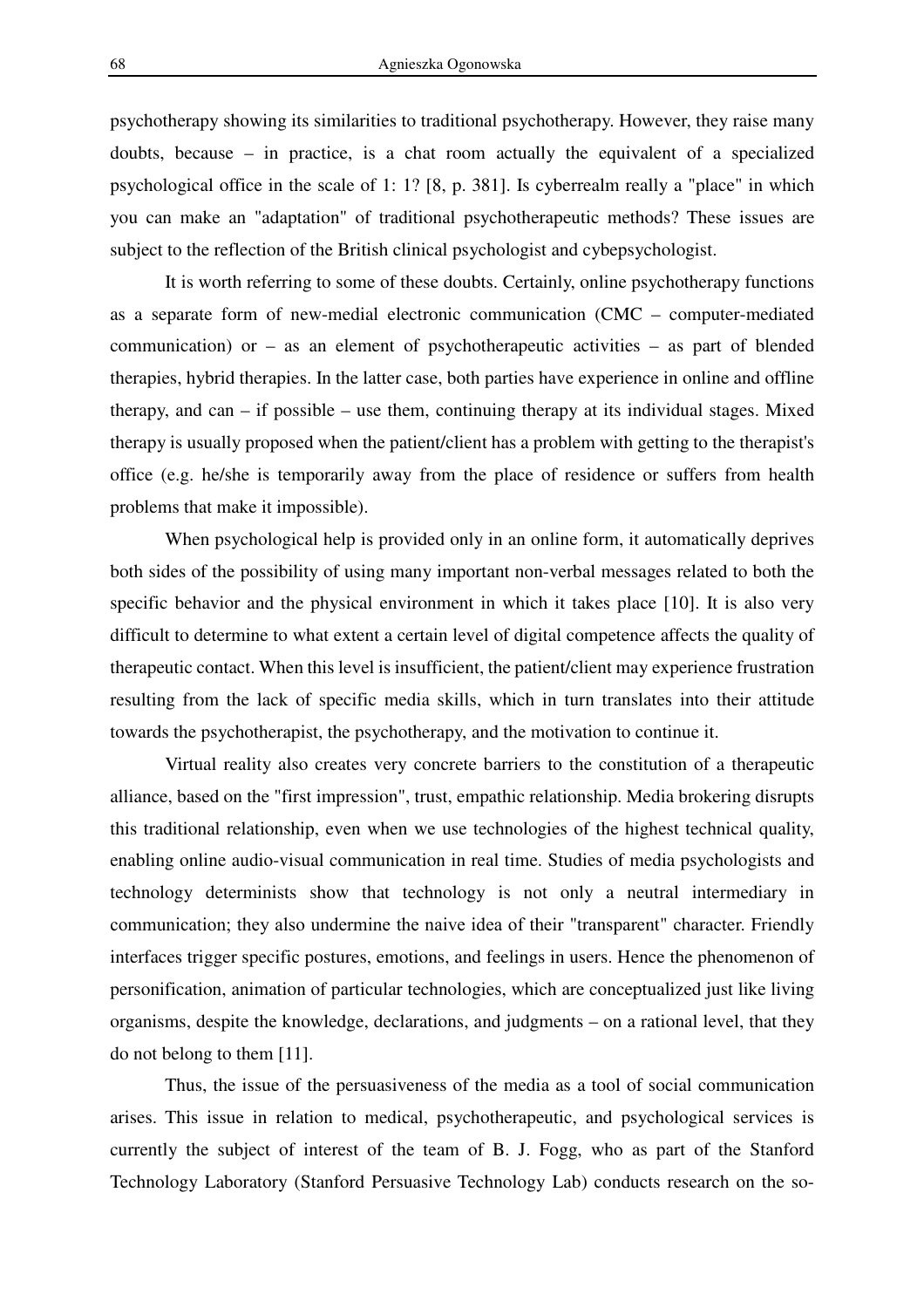called "Captology" (from *capturing*, or *computers as persuasive technologies*) [9, pp. 119-120]. Research in this area has shown that there are plenty of advanced technologies based on avatars and virtual reality. They are used by specialists from the mentioned branches to motivate patients and clients to change their behaviors to more adaptive ones, in line with a preestablished psychological therapy program or medical treatment.

The number of services based on artificial intelligence (AI) and programs using natural language programs is also growing [7, pp. 12, 17]. The main purpose of these forms of multimediated communication, in which a computer program examines the structure and content of statements, mainly written by the client/patient, is to encourage him/her to self-analysis (thoughts, attitudes, emotions, and feelings), which is usually useful in solving specific health problems. Contacts with intelligent technology can, however, not replace communication with the therapist; they can be used as an accompanying method of traditional therapy or as part of the so-called hybrid therapy.

 The human being is evolutionarily adapted to contact with other human beings because our brain – as a biosocial system – is focused on achieving "mental convergence" and exchanging information with others as intentional beings [13, 14]. "Psychological convergence" defines the state of compassion, the ability to understand the intentions of other persons. Research on the development of the theory of mind argues that to achieve this state, it is necessary to have a direct presence of another human being, who can be observed, imitated, to give meanings to his/her actions, to anticipate his/her intentions, using for this purpose a series of (multi)sensory messages [15]. Some intentions are, moreover, communicated on the principle of intermodal coding, for example through gestures, smell and words, which is extremely important when we communicate about emotions, feelings, expectations or mental states with others. It is also worth remembering that individuals differ in their preferred communication system, level of competence and language-communication skills, and social competences [16]. The mentioned factors have a significant influence on the way of formulating statements, verbalizing information about oneself and one's psychophysical state, on the ability to undertake intrapsychic communication. The latter entails the need for self-reflexivity and self-analysis.

 Building a good relationship in the therapeutic process is also used for the synchronization of behaviors, which is most fully implemented in direct contact [17]. Communication "face to face" also excludes many misinterpretations of behavior, e.g. silence is a lack of verbal communication, with the simultaneous presence of non-verbal messages. In the case of online contact, silence may result from technical reasons, not from the dynamics of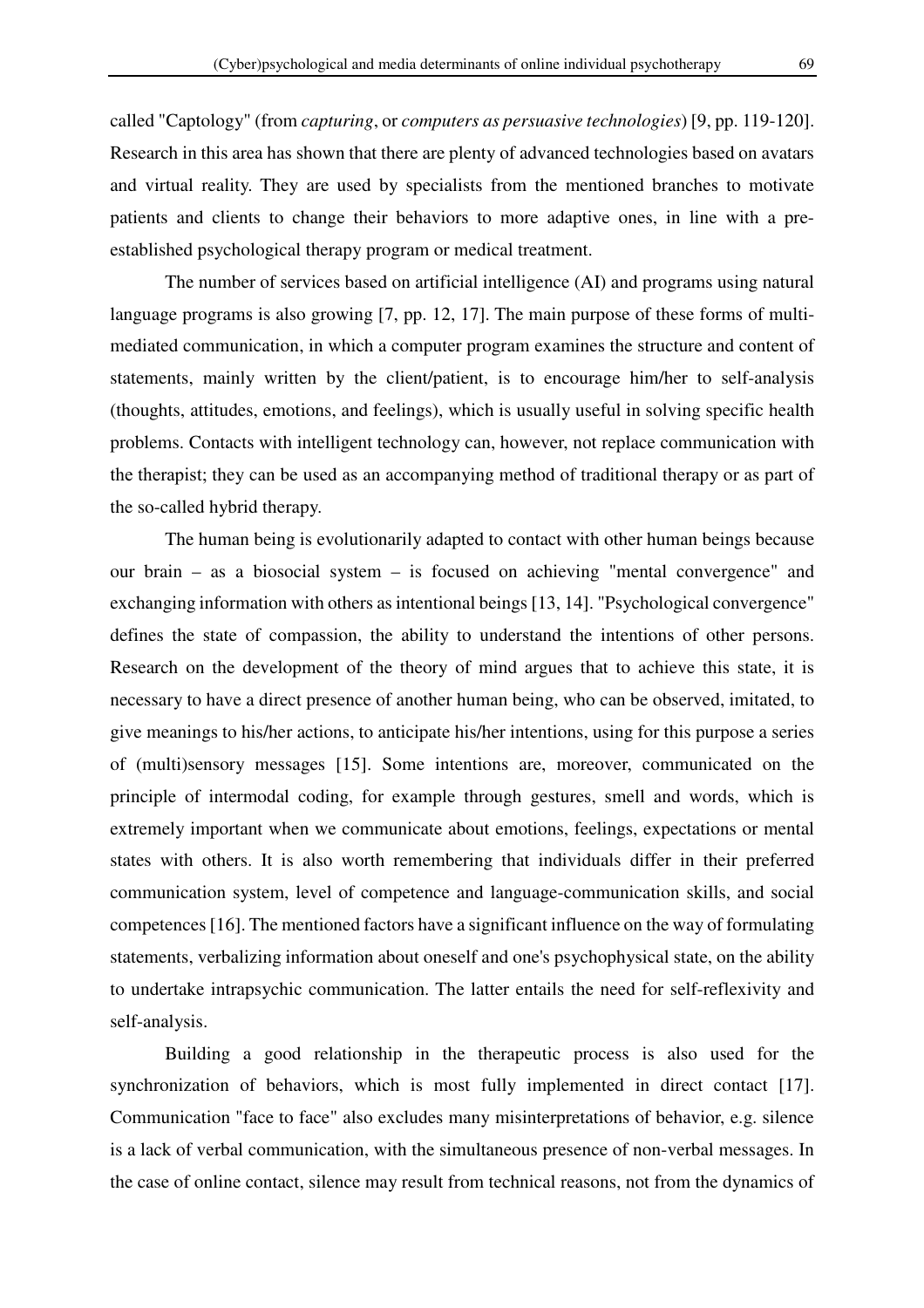the interaction, which can often be seen only after some time, and not during the particular process in real time. Delayed feedback, however, often brings immediate and adverse effects to a specific interpersonal relationship.

This new electronic network form of therapeutic communication also requires, in the conditions of digital civilization, new media (digital) competences. They include, from the therapist's side, among others ensuring continuity of communication in the digital environment, according to arrangements from the therapeutic contract, a certain degree of confidentiality of the transmitted information, establishing alternative forms of communication when there is a hardware failure. An important distractor on the side of the patient/client may be the fact that he/she tries to "fit" his/her current actions into a behavior scenario known to him/her from fictional media messages, such as films about psychotherapeutic relationships or other media containing such motives. It is worth remembering that today, media, mainly social media, function as dominant educational institutions (post-traditional educational institutions, nonformal education) [18]. The dynamic development of the so-called transformational tales successively strengthens their influence [19]. Transformational tales are narratives about changes, usually in the appearance or surroundings (e.g. the household) of the chosen hero.

 In the face of these civilizational conditions, the behavior of the client/patient may be consistent with the fictitious image of the patient/client and not with his/her objective psychophysical condition and social situation confirmed by research and interview. The need to look for alternative messages and behavioral scenarios in the new virtual reality opens the field for "interpersonal games" [20]. They do not serve the achievement of the desired change, and can even consolidate problematic behaviors (e.g. shyness, tendency to confabulation, hidden forms of aggression and auto-aggression, emotional lability). The network – in many cases – triggers or enhances the patient's/client's slowing down of their behavior or the need to construct alternative forms of e-identity. These trends are indicated by the so-called cybereffect [21]. The human being does so to test their attractiveness, effectiveness, and social impact in a safe, virtual space that gives a sense of relative anonymity and security. Virtual identity projects, most often associated with the avatar figure and social media, enable the individual to test himself/herself in various alternative scenes [20, 22]. Online communication also allows the user to get feedback from a specialist, which has to be based primarily on information provided by the patient/client electronically.

 It is also worth noting that contemporary media civilization prefers immediate availability of services and ready-made transformation programs, which certainly does not serve subtle, often long-term and multilevel changes, inscribed in the essence of the therapeutic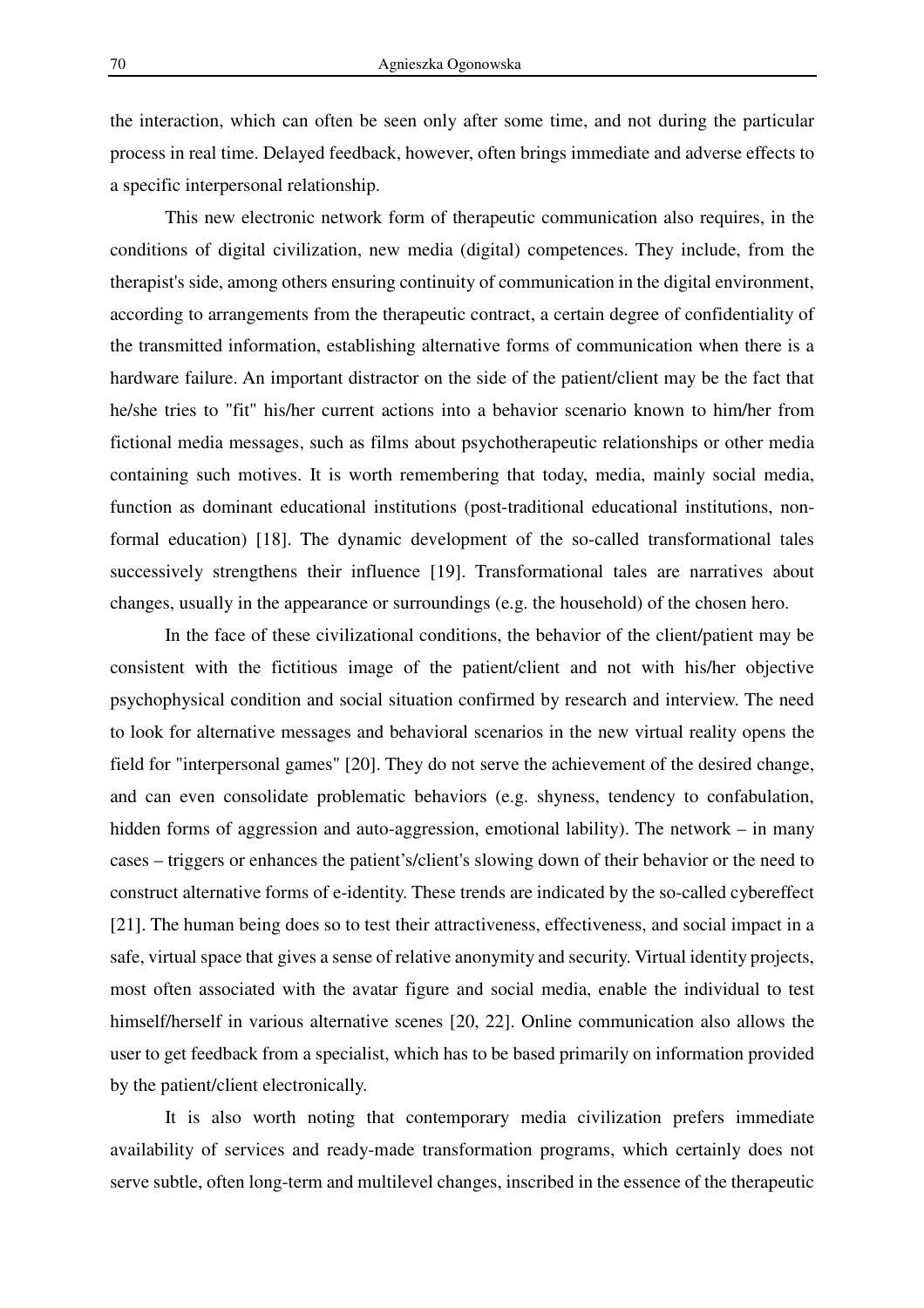process. The attitude towards immediacy, the spectacular character of transformations is intensified by the mentioned transformation tales, present both in traditional media and new media. They create inaccurate ideas about the effects and goals of psychotherapy and the methods of achieving them by potential patients/clients. When confronted with real experience, these expectations may cause frustration in a patient/client, and even in people from his/her environment, and – in the first group – a relatively fast "falling out" of the therapy. A positive change – in line with the ideology promoted by these media narratives – is fast, spectacular, lasting, depending only on the goodwill, commitment and efforts of the client/patient and the specialist who works with him/her.

In addition, the lack of having to leave the home for a therapeutic session often causes that contact with the psychotherapist is perceived "on the rights" of other social contacts, initiated and processed online. In the opinion of many clients/patients who also use other eservices, they require less attention, commitment, and compliance compared to offline therapies [7]. Media surveys based on Internet usage strategies and dedicated to multitasking [4] also point to the phenomenon of distraction. In face-to-face communication, both parties feel a specific type of obligation, they feel obliged to focus on tasks and behaviors resulting from the provisions of the social role.

The patient/client, during an online session, in a physical and mental sense, is "anchored" in social reality, which is often the context, the stage or even the cause of her/his problems. Thus, there is a situation in which the client/patient together with the therapist is online "lonely (but) together", "temporarily involved, but not obliged to make changes", "entangled in a contract that does not require systematic work" and even telling the truth [23, p. 18]. Lack of physical contact in favor of media-mediated communication also causes an "overlap" of various social roles and levels of life – home, social on the therapeutic interaction, which is not conducive to focusing on the pursued goals, and ultimately – obtaining the desired improvement.

It is also worth mentioning that the development of new media has contributed to the dynamic evolution of e-services (e.g. in the educational, banking, insurance, health sectors), which trigger a specific type of attitude among Internet users – the client attitude. Users of new media instrumentalize interpersonal contacts online, reducing their purpose to obtain specific, often very personalized and sophisticated services, in a specific time and for a specific amount. Placing psychotherapy in a new media context may result in transferring such habits, experiences, and attitudes to the expectations formulated in relation to online psychotherapy.

There is also, in the latter context, a doubt about the level of responsibility and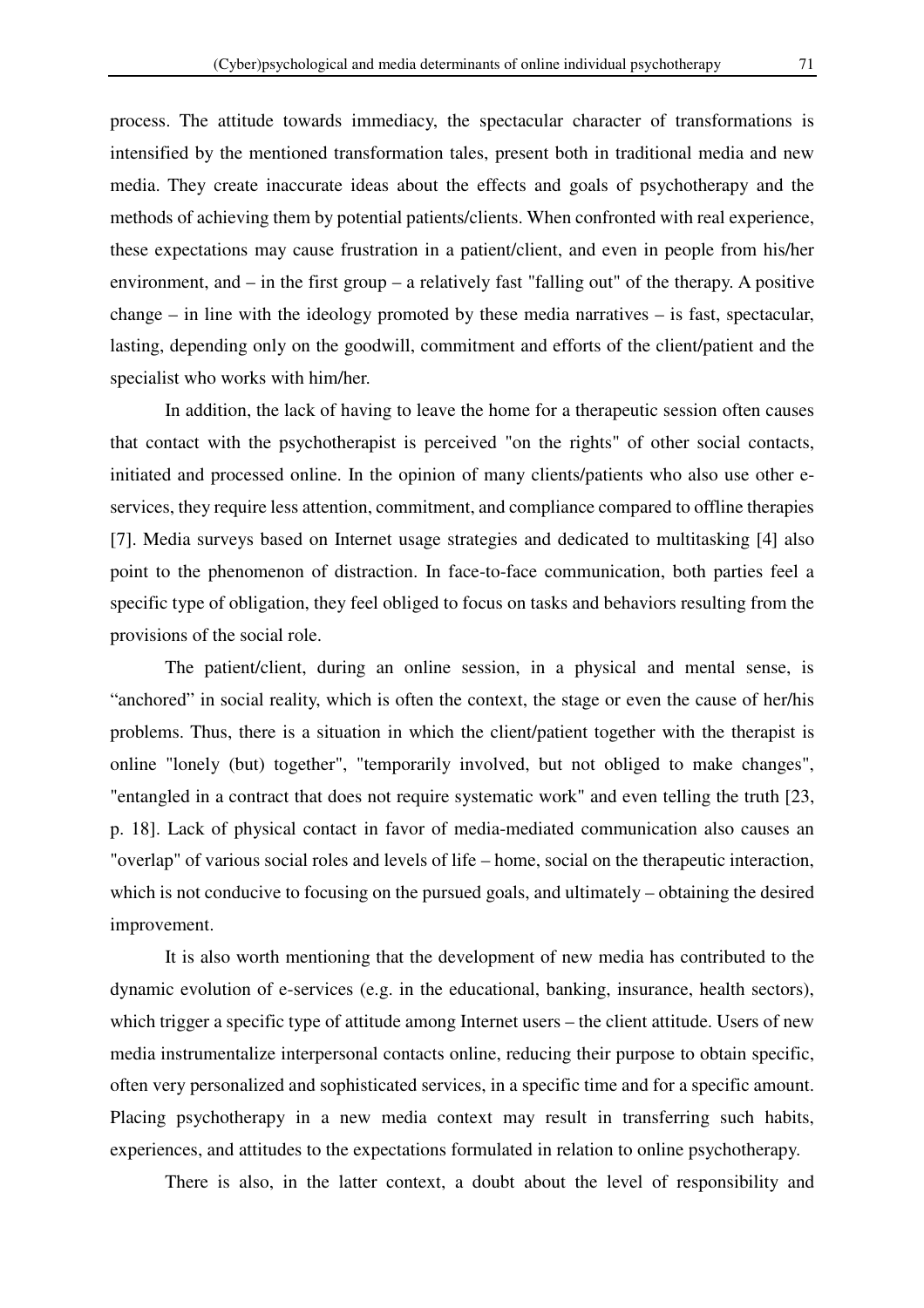involvement of the client/patient in the therapeutic process itself. Adoption of a consumerist, clientelist, claiming attitude means that all responsibility is "redirected", "assigned" to the psychotherapist, who, in the opinion of a new media patient/client, should demonstrate effectiveness, and propose attractive, effective and relatively fast solutions.

# **Therapeutic communication in new media**

As mentioned earlier, online psychotherapy uses various forms of electronic communication. The analysis of their specificity is necessary due to their practical dimension, adapted to the objectives and effects of the entire process. The basic differences between these forms concern the code, communication channel, feedback loop, and senses/receptors to which the message is addressed [5, 24].

| Text communication (delayed feedback)                         | Online audio-visual communication in real time (immediate    |
|---------------------------------------------------------------|--------------------------------------------------------------|
|                                                               | feedback)                                                    |
| Analysis of the style (form) and content of the speech        | Analysis of behavior (including statements) based on         |
| based on the written text; there is no certainty that the     | verbal and some non-verbal messages; all communication       |
| (only) author of the message is the patient/client; there may | can be assigned to a specific real client/patient or to a    |
| be a problem of a false (faked) or stolen identity (e.g. a    | person who - as part of this interaction - "plays" certain   |
| relative is impersonating the potential patient/client to get | symptoms, communicates about problems of "third parties"     |
| the opinion of a specialist.                                  | as their own to get the opinion of a specialist.             |
| No possibility of direct communication and examination of     | Ability to respond immediately to the behavior of            |
| the interlocutor's reaction during its duration.              | interlocutors (on both sides).                               |
| No non-verbal messages.                                       | Presence of such non-verbal messages as vocal features       |
|                                                               | of the voice (e.g. loudness, tempo of speech, timbre,        |
|                                                               | modulation), kinesics (facial expressions, gestures, poses), |
|                                                               | self-presentation (clothing, hairstyle, body decorations),   |
|                                                               | body structure (height, weight, proportions), some           |
|                                                               | proxemic elements (related to the organization of space)     |
|                                                               | and chronemic elements (related to the temporal              |
|                                                               | dimension).                                                  |
| Lack of control over the time and place of receipt and        | Control over the duration of message exchange.               |
| sending a message.                                            |                                                              |
|                                                               |                                                              |

|  |  | Table 1. Text communication (delayed feedback) vs online communication in real time |  |  |  |  |  |
|--|--|-------------------------------------------------------------------------------------|--|--|--|--|--|
|--|--|-------------------------------------------------------------------------------------|--|--|--|--|--|

**(immediate feedback)** 

Own elaboration

A separate case worth considering is online text communication in real time (e.g. via instant messengers). This form of mediated interaction enables an immediate reaction of both parties to previously received messages but deprives the interlocutors of the possibility of using non-verbal information (except for iconic characters, e.g. emoticons, which are a schematic, impoverished representation of experienced emotions or attitudes). The psychotherapist may, however, base on the assessment of the general and specific language and communication skills of the client/patient, or on the time of his/her response to particular communication sequences. Moments of "silence" and the suspension of communication can often not be assessed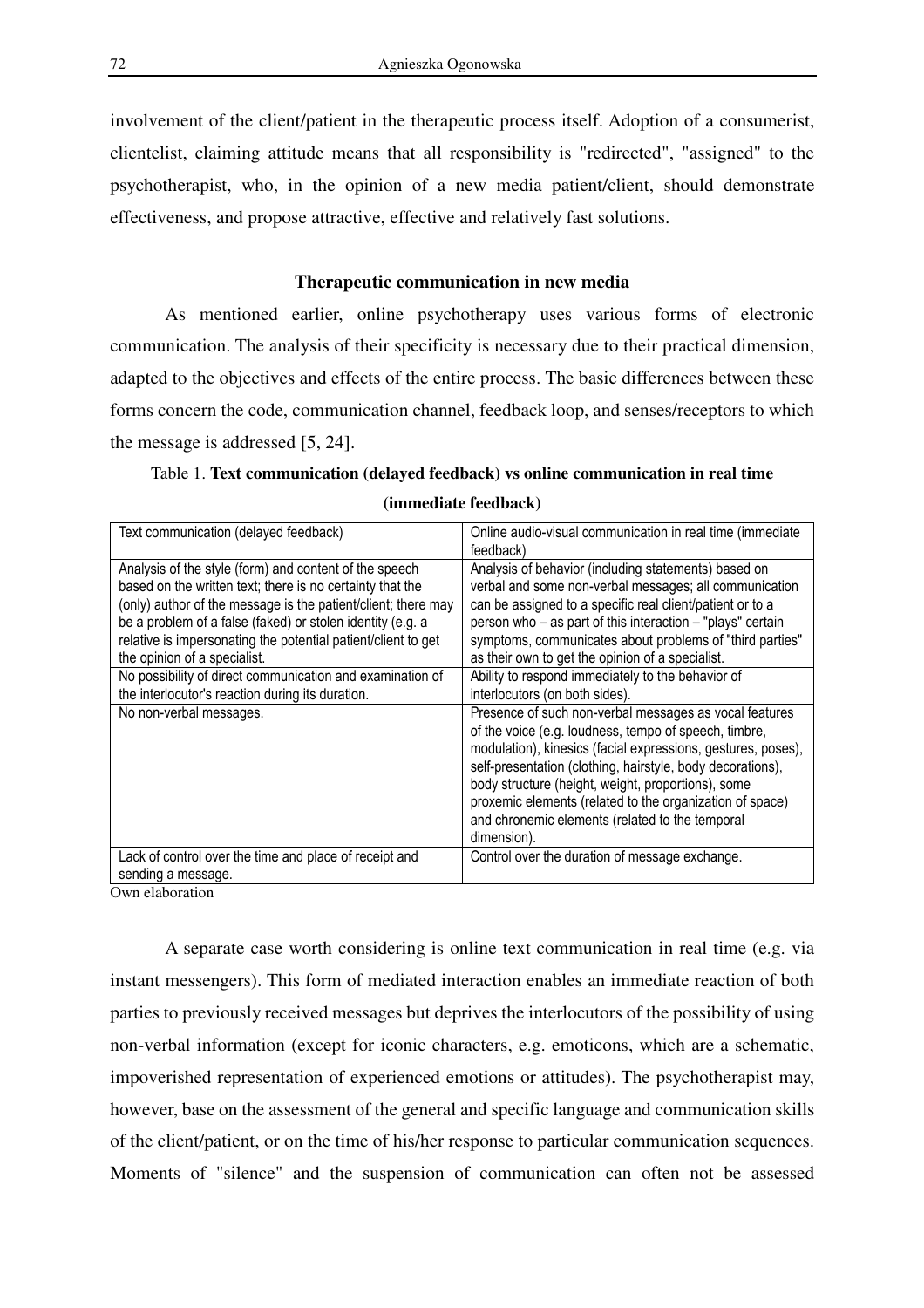unambiguously. They can be caused not only by the absence of intentional response of the client/patient to an earlier statement of the therapist but also by environmental factors (e.g. another person/event in the home environment distracting the interlocutor's attention) or technological factors (e.g. a temporary lack of connection). There is also a danger (as a distractor) that the client/patient does not tell the truth about the reasons for the communication delay, or consults with third parties during the online session (beyond the therapist's knowledge) to "make a better impression in therapy". Not infrequently, people who participate in a session with a therapist during this interaction use alternative sources of information to respond better – in their opinion – to real-time questions. This is connected with the process of creating an

alternative (virtual) identity [20].

The final effects of the therapeutic process, thus, depend on different groups of factors. The above-mentioned language and communication skills of the participants play an important role in this case.

They include the ability to build sentences and narratives in a given language and to adapt them to specific situational contexts. These skills are, therefore, based on language, communication, and socio-cultural competences. Specific efficiency in this area refers to the level of these skills in relation to various thematic fields (e.g. verbalizing emotions and feelings, describing the external life situation, the impact of third party activities) and two basic forms of language communication: written and oral [13, 14].

It seems obvious that an important aspect in assessing the effectiveness of psychotherapy based on electronic communication is to determine the initial level of language and communication skills of the client/patient and their ability to build narration (free narrative, narrative on a given topic) [27]. This issue becomes visible in the wider media and cultural context when we reach for the so-called media archeology, combining selected facts from media history with contemporary methods of psychotherapy. This optics also shows the influence of civilization conditions on the forms of psychological treatment and therapeutic communication.

## **Media archeology and contemporary forms of online psychotherapy**

The predecessors of new media text communication include letters to the editor, and in the case of precursors of mediated communication in real time – helplines and radio programs with the participation of psychotherapists, psychologists, and radio listeners. Radio listeners can call the radio studio during the broadcast (and therefore in real time) with a request for advice, commentary. In the latter case, i.e. communication in the form of a dialogue or polylog, the consultation with a specialist is of media and public nature, takes place on the forum and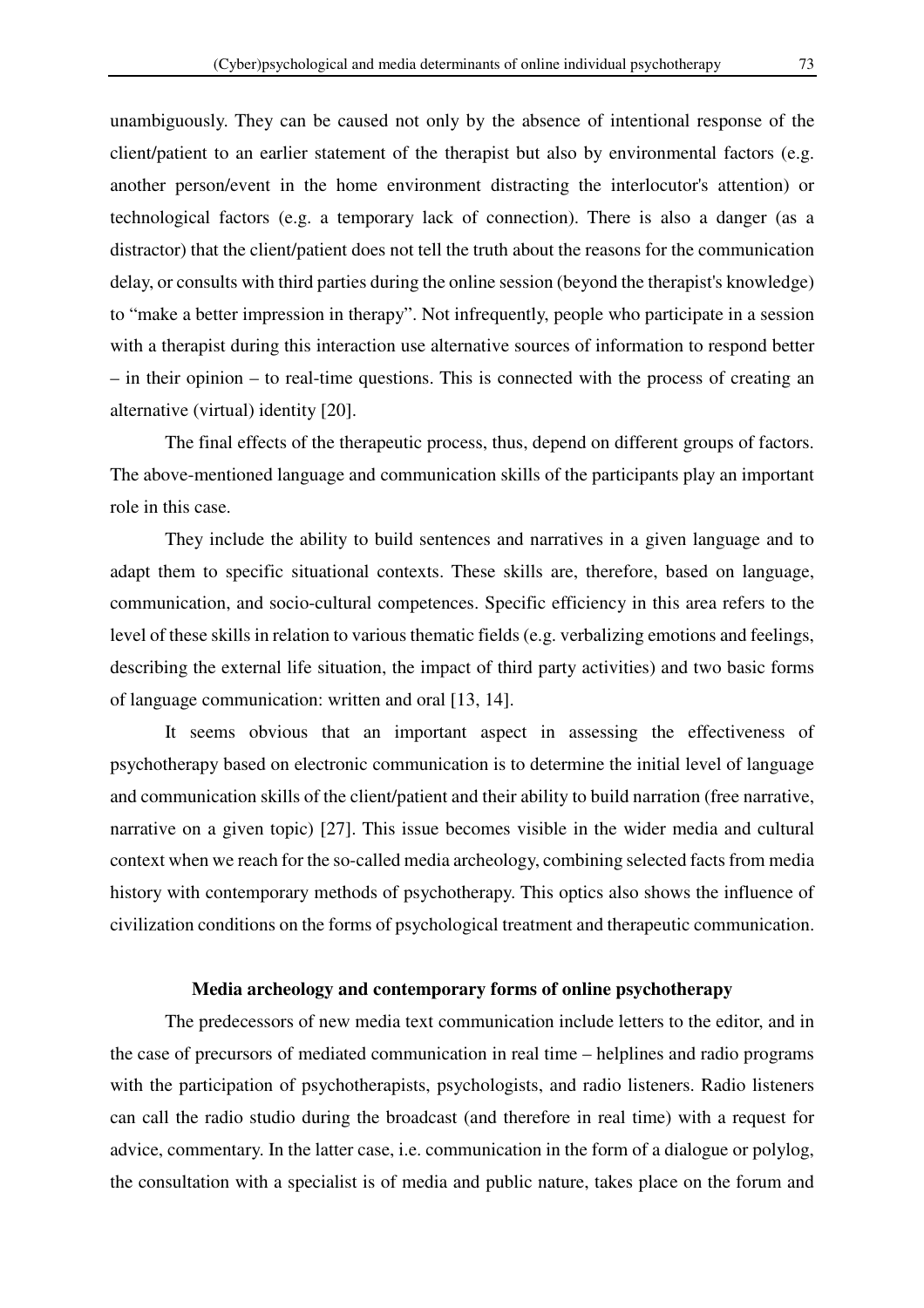forms part of the radio show convention. Other random people have access to the statements of both parties and can refer to them in their subsequent radio appearances. Therefore, there is a basic doubt as to whether the mediated public communication, in this case, meets the criteria of the psychotherapeutic process, or if it is only a type of counseling, consultation, psychological education, or even – pop-psychology, pop-psychotherapy, or pop-medicine, and therefore a kind of fake specialist help included in the sector of "new-mediated" health services (fake medical services)?

 Media forms of psychological counseling are also books and articles in specialist journals, and thus "materials written for a specific reader".

A separate method, accompanying the therapy, is writing a diary [27], in accordance with the psychotherapist's recommendations. This form, however, has a more personal and intimate character and is part of the "written for yourself" formula, to document and organize your own experience and give meaning to life (see the assumption of logotherapy).

The oral or written narrative is an intentional form of expression of beliefs, emotions, and feelings. It allows the individual to categorize phenomena, organize experiences, interpret them and present an individual point of view. Binding narrative with the category of the subject and forms of electronic communication also allows reflection on their therapeutic application. This point of view, meaning the emphasis on the meaning of the "first-person story" is clearly present in analyzes representing the so-called narrative turn in humanities and social sciences, and the introduction of the category *homo narrator* raised the rank of individual experience in scientific research [27, 28].

 On the other hand, the lack of the ability to use language and build narratives results negatively for social relations and individual identity. Creating auto-narration in spoken or written language plays an important role in the prevention and therapy of (psycho)somatic and mental diseases. This idea, present in the concepts of Breuer and Freud, known as talking cure, is reflected today (among others) in therapy through writing [29]. The first article about it was created in 1986. It has been pointed out that the creation of "some" form of narrative enables the individual to understand and re-confront, e.g. with a traumatic experience, understanding her/his own feelings and emotions or experience the meaning and purpose of his/her own life through language (its structure and lexical resources). All these activities allow us to organize the past and regain a sense of control over the temporal existence (by organizing experiences, giving them meaning and drawing conclusions for the future). The human as a narrator solves, usually with the help of a specialist, mental conflicts and effectively copes with stress. This, in turn, causes, among others the improvement of the functionality of the immune system, helps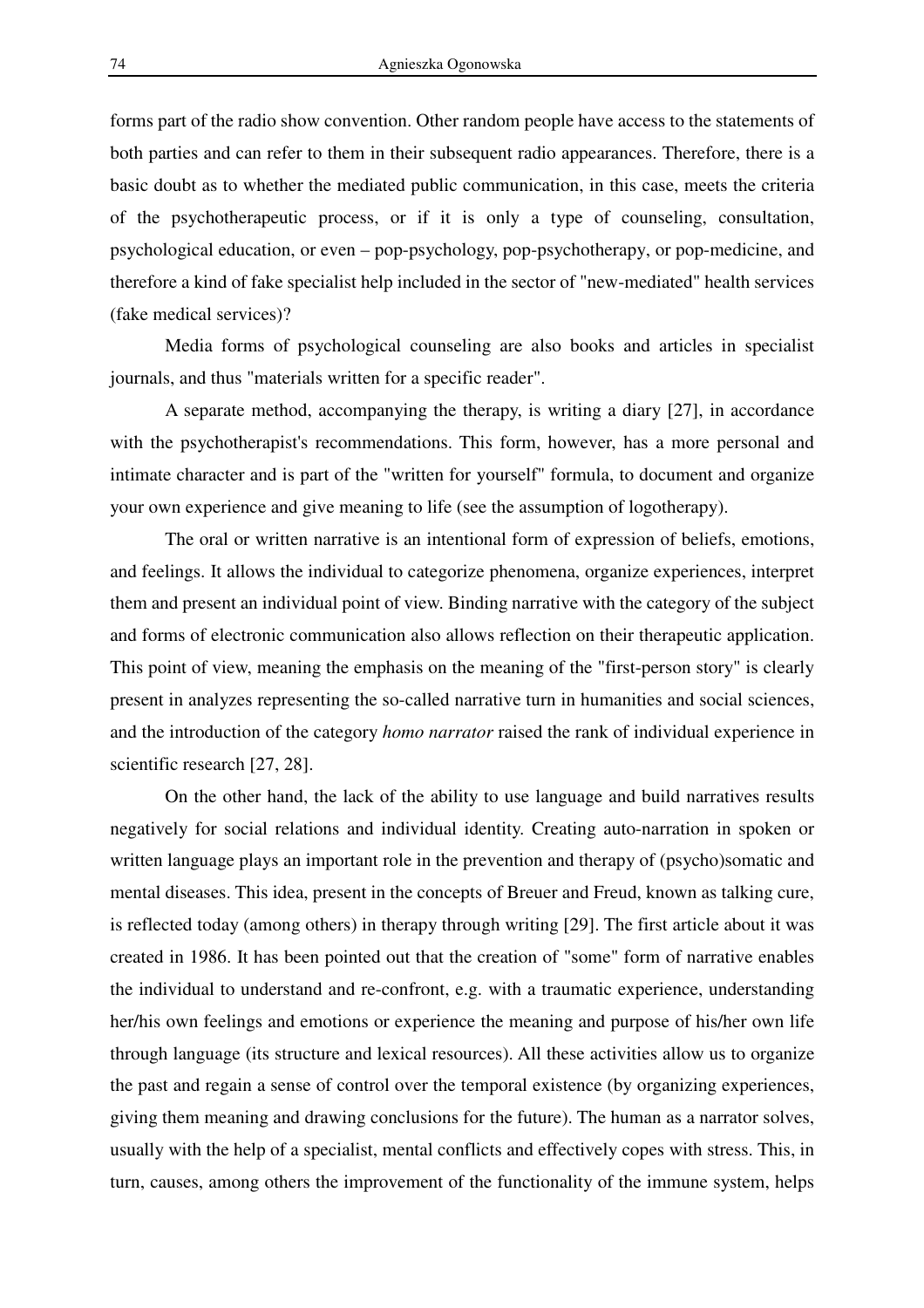to prevent or mitigate many diseases. At the same time, the spokespersons of expressive writing say: "An unsuccessful attempt or inability to translate a traumatic experience into words is one of the probable causes of disorders after traumatic stress" [29, p. 189].

 Traditional and electronic media impose specific conventions, schemes, structures, genres, and formats that are formulated within their narratives. Specialists enable these messages to be included in psychotherapeutic practices, which we are currently experiencing on an increasing scale. In this process of the mediatization of personal experience, the disciplining and ordering function of the dominant culture is expressed, which – through the media – enforces specific strategies of self-expression. Nowadays, the psychotherapist faces another challenge: how to effectively apply new media forms of communication in the treatment process, in order to meet specific civilization challenges of a digitized society, and at the same time not to lose the goals and meaning of psychotherapy itself?

The synetic analysis of these traditionalised (diary) and new media forms (e-mail, blog) described below in the form of a table allows assessing the therapeutic potential of each of them.

| Forms of therapeutic  | E-mail                        | Diary                        | Blog                         |
|-----------------------|-------------------------------|------------------------------|------------------------------|
| communication         |                               |                              |                              |
| Basic characteristics | A form of electronic text     | A form of text               | A form of electronic         |
|                       | communication addressed       | communication in the         | communication based on       |
|                       | to a specific recipient. May  | traditional form or using a  | written language or in a     |
|                       | contain attachments with      | text editor as a kind of     | hybrid form (e.g. language   |
|                       | additional information (e.g., | intrapsychic communication   | and imagery, language and    |
|                       | movies, photos, text files.)  | and/or addressed to a        | audiovisual) addressed to a  |
|                       |                               | specific recipient/reading   | wide range of Internet users |
|                       |                               | circle (e.g. a therapist,    | or a narrow group of Web     |
|                       |                               | family member, anonymous     | users (closed groups.)       |
|                       |                               | readers.)                    |                              |
| Frequency             | Single communication or a     | Linguistic narrative ordered | Linguistic or hybrid         |
|                       | sequence of messages          | in chronological order       | narrative arranged in        |
|                       | related to the subject, the   | encompassing an individual   | chronological order,         |
|                       | sender and recipient.         | relationship and an original | including an individual      |
|                       |                               | interpretation of events and | relationship and an original |
|                       |                               | experiences.                 | interpretation of events and |
|                       |                               |                              | experiences.                 |
| Type of feedback      | Feedback online, from the     | Feedback, mostly in offline  | Feedback, usually online,    |
|                       | recipient.                    | mode, from the reader.       | from Internet users          |
| Goal                  | Establishing                  | Organizing individual        | Presentation of individual   |
|                       | communication, presenting     | experiences.                 | experiences in the new       |
|                       | the matter.                   |                              | media context.               |

Table 2: **E-mail, diary and blog as text forms of therapeutic communication** 

Own elaboration

Communication using e-mail can function as an additional form of psychotherapy, supporting activities undertaken, for example, during traditional therapeutic sessions. With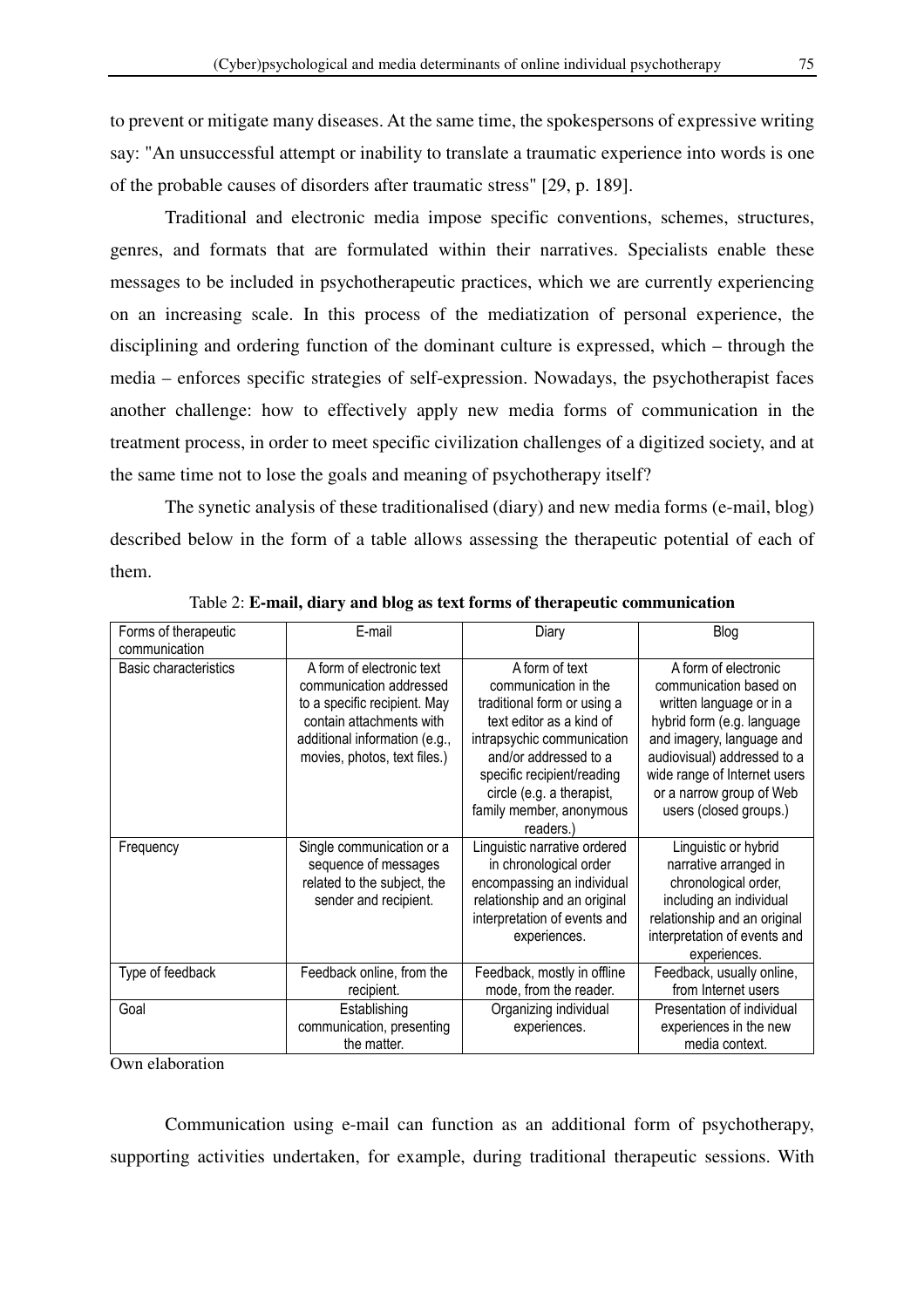regard to this form of communication, it is important to specify in the contract precisely the frequency with which the client/patient will send information, what their average volume will be, and at what time and at what level of detail and complexity the therapist will answer him/her.

It is also important to clearly underline that the subject of these e-mails ought not to go beyond the arrangements of the therapeutic contract. This additional, supporting form of communication may contribute to the intensification of desired changes in a relatively shorter time. However, there is no simple relationship between the frequency of contact and the acceleration of a positive effect [6]. Not always the client/patient fully understands the goals of such activities; he/she may also have problems with formulating the content of an e-mail that would be representative of their current psychological and health situation [6, 8, pp. 385-386].

With regard to forms of therapeutic communication, which are based on written text (email, diary, blog), an important criterion for assessing the level of the patient's functioning, as mentioned earlier, is their language-communication efficiency (general and specific). Moreover, in relation to exclusively new forms of psychological contact, it is very difficult, if possible at all, to assess to what extent the presented description of the situation, the relationship from life, presents the actual state.

 Also worth raising is the issue of self-censorship. This issue can be considered in various communication, psychological and social contexts. Self-censorship results from the fact that the patient may not want to reveal certain issues, either to others or to himself/herself. As Kirvan notes: "We can honestly discover our intimate thoughts and feelings in front of different readers. However, we change the definition of the word >intimate<, depending on the recipient of our text" [6, p. 173]. In relation to others, including the psychotherapist, patients/clients do so for fear of lack of acceptance or even rejection. Multi-mediated communication often stiffens the client/patient in behaviors that can mask the real source of their problem.

The universal functions of self-censorship in all these cases (direct/mediated communication) include (auto)creation of the image for others (see reflected self in Cooley's theory) [30, pp. 42-43]. An important advantage of offline psychotherapy is that one can directly observe the time and manner of the patient's/client's reaction to individual phases/microevents, as well as "tune in" or subtly model the desired verbal and non-verbal behaviors.

In virtual reality, however, there are several phenomena that can affect the effectiveness of psychotherapy. On the one hand, as mentioned earlier, clients/patients select information so that they are consistent with their image of themselves (positive or negative) and the life situation in which they are. On the other hand, they share personal information in an uncontrolled manner in the online environment, despite being aware that they may be used in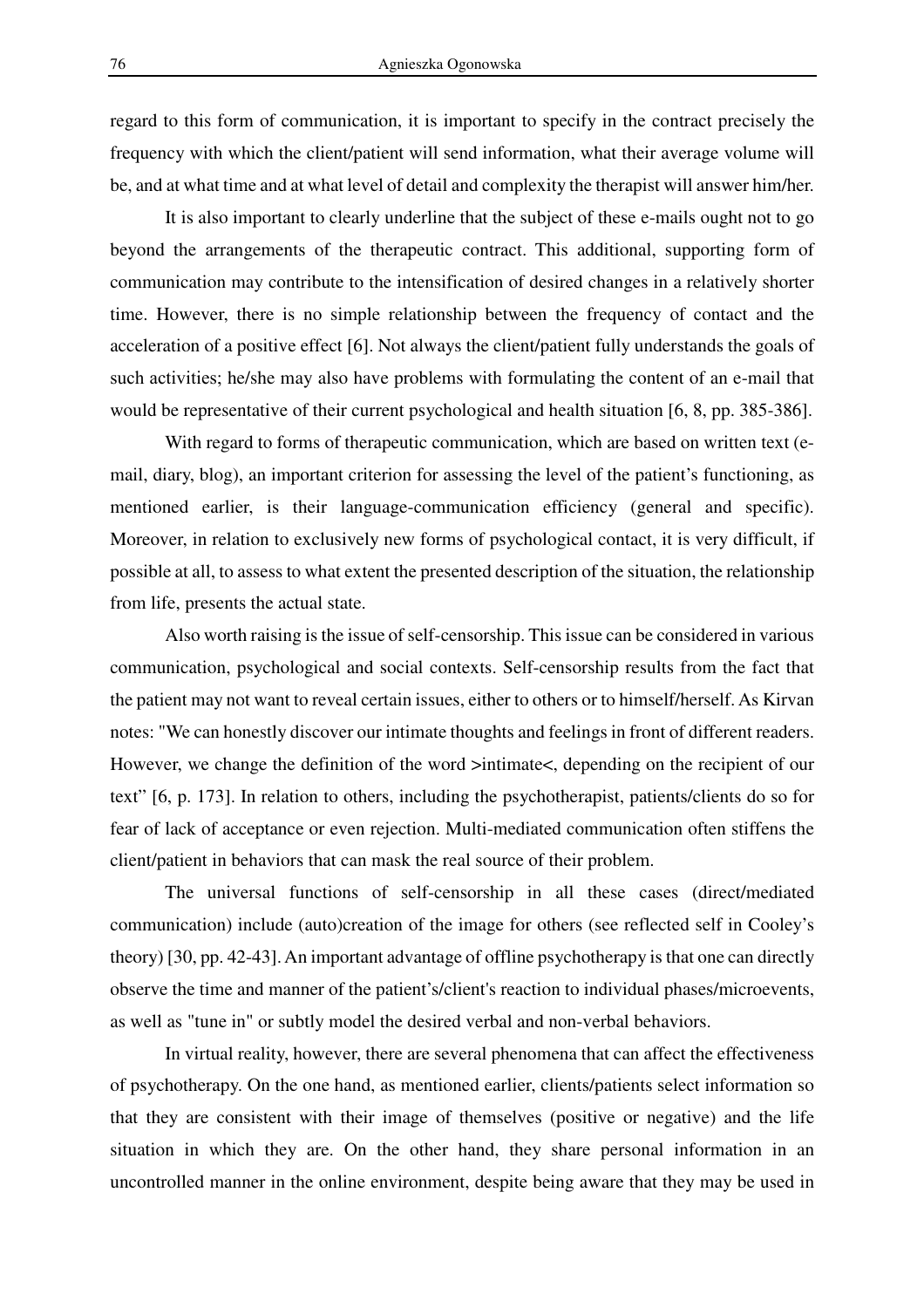the future by other Internet users, including those acting in bad intentions (e.g. cybercriminals). This phenomenon is known as "knowing-doing gap" [31, p. 125]. Communication in virtual environments paradoxically motivates the disclosure and construction of information signed with the author's "I", not necessarily truthful. Virtual reality also leads to a slowdown of behavior, which translates, among others, into the compulsive need for systematic disclosure (e.g. in social media) of various personal and intimate information using written texts, iconic materials, and audio-visual messages. There is a significant shift of the border between the private and public spheres, which often leads to media exhibitionism, which is devoid of selfreflection and focused on creating an attractive (for a certain audience) e-personality.

# **Conclusions**

The conditions of civilization certainly have a significant impact on the forms of therapeutic work and the expectations of clients/patients associated with this area of social practices [32]. Without denying the possibility of using new technologies in health and psychotherapeutic services, we must constantly reflect on the advantages and limitations of this form of social communication [8, p. 388].

One should always have in mind specialist competences (digital, information, media) the possession and systematic development of which determines the effectiveness of the treatment process [33]. In the state-of-the-art and literature used in this work, we can see that there is a lack of a unified opinion on the effectiveness of online therapy, as well as an unambiguous evaluation of its advantages and disadvantages. In the author's opinion, it is justified to accept the position that the decision to take such a form of communication and work with the patient/client should be adapted each time to the possibilities, competences, skills of the participants of the therapeutic process. The availability of offline therapies should also be considered. When this latter is possible, it is worth considering the motives for the patient/client to prefer online therapy.

When designing and implementing technologies used in therapeutic work, the cultural and media experiences of modern generations of users of new technologies should be taken into account, which influence the type of expectations expressed towards specialists [24]. The contemporary media civilization sets out a macro-context of current psychotherapeutic practices and interactions, for which new media are, in turn, a micro-context for various types of mediated communication between a client/patient and their therapist. However, the therapist cannot just follow the fashion and uncritically adapt to the modern market of therapeutic services, more broadly: medical, without recognizing the possibilities and limitations of the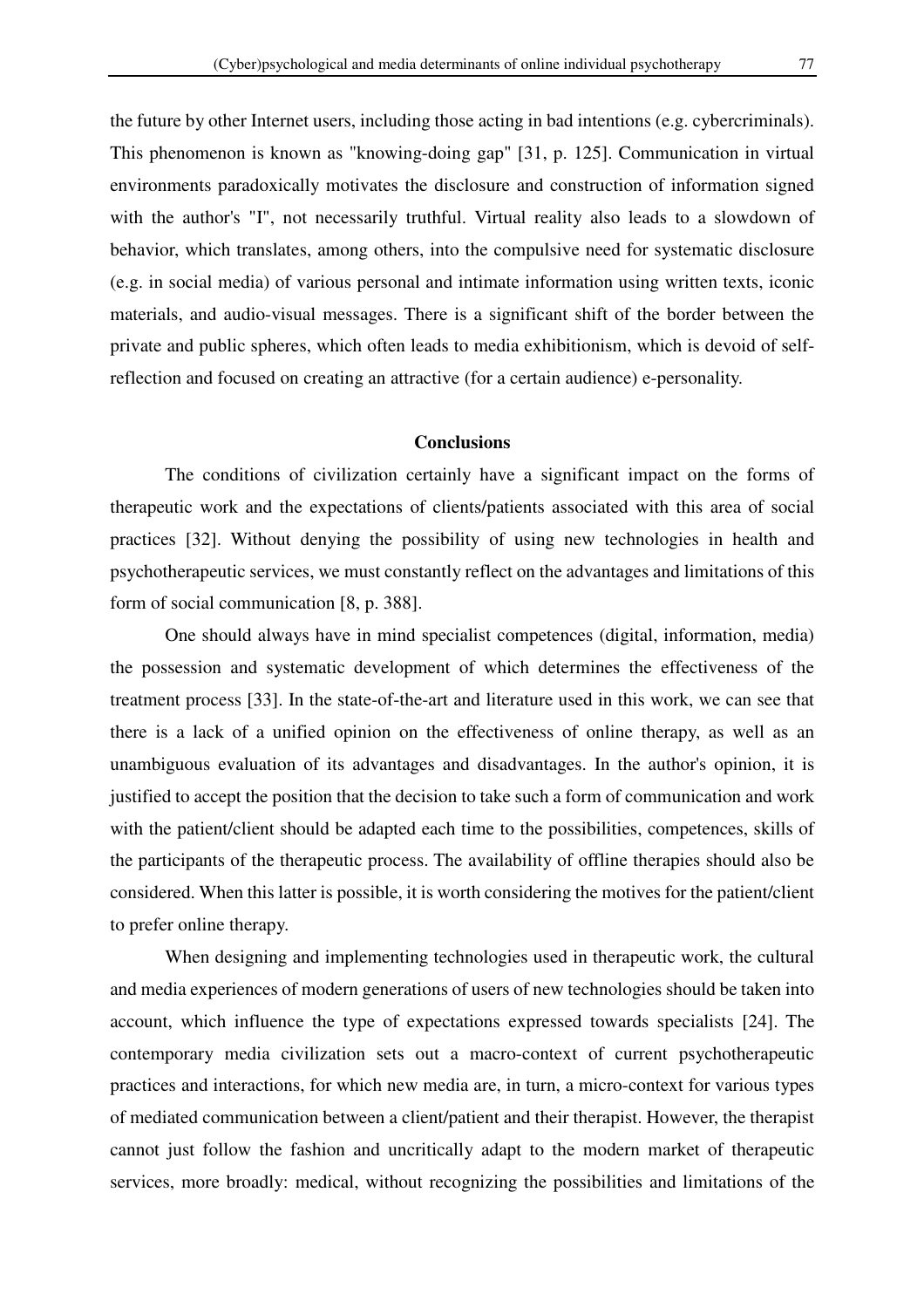participants of this process.

The experience of clients/patients and their competences related to the use of new technologies, as mentioned earlier, affects the level of verbal and non-verbal implementations. The latter are related to general and specific language and communication skills. In practice, these competences are connected with a general ability to build statements and more complex narratives. They concern the social world and personal experience, including the emotions and feelings of the patient/client. The modern system of school and academic education, subordinated to the acquisition of specialist knowledge ("teaching for a test"), is not conducive to the development of self-reflection and the acquisition of conceptual equipment dedicated to the emotional sphere, useful in the analysis of attitudes and causes of the behavior of oneself and other participants of social life. Therefore, there is a lack of systematic and methodically organized activities aimed at developing critical thinking and self-reflection [33]. These institutional conditions, often exacerbated by deficits in communication in the family on the above-mentioned spheres, make it possible to develop an adequate communication language only in the direct interpersonal contact of the therapist-patient/client. According to the author, it is only in such offline communication that it is possible to create a therapeutic space, an authentic space for joint meeting and dialogue, serving a positive and satisfying change.

The systematically increasing number of publications in the field of cyber-psychology, media psychology, and communication as well as modern communication can be an important source of inspiration for therapists conducting their professional activities in the virtual space. There is also a need for them to systematically develop their digital and media skills, which in the case of online psychotherapy play a key role in assessing the resources and expectations of the potential client/patient.

#### **References**

- 1. Grzesiuk L, ed. Psychoterapia. Praktyka. Podręcznik akademicki. Warszawa: Eneteia; 2005.
- 2. Grzesiuk L, ed. Psychoterapia, Teoria. Podręcznik akademicki. Warszawa: Eneteia; 2005.
- 3. McDonnel D, Rooney B, Flood C. Attitudes to computerised psychoterapy: A survey of psychoterapists. In: Power A, Kirwan G, ed. Cyberpsychology and new media. A thematic reader. London-NY: Routledge; 2014.
- 4. Ptaszek G. Medialna wielozadaniowość (media multitasking) w świetle badań psychologicznych. In: Ogonowska A, Ptaszek G. eds. Człowiek, technologia. Media. Konteksty kulturowe i psychologiczne. Kraków: Oficyna Wydawnicza Impuls; 2014.
- 5. Greaey J. Attention and distraction online. In: Connoly I, Palmer M, Barton H, Kirwan G. eds. An introduction to cybepsychology. 1st edition. NY: Routledge; 2016, pp.86-96.
- 6. Kirvan G. Privacy and trust online. In: Connoly I, Palmer M, Barton H, Kirwan G. eds. An introduction to cyberpsychology. 1st edition. NY: Routledge; 2016, pp.124-134.
- 7. Kim AJ. Community building on the web. Secret strategies for successful online communication.